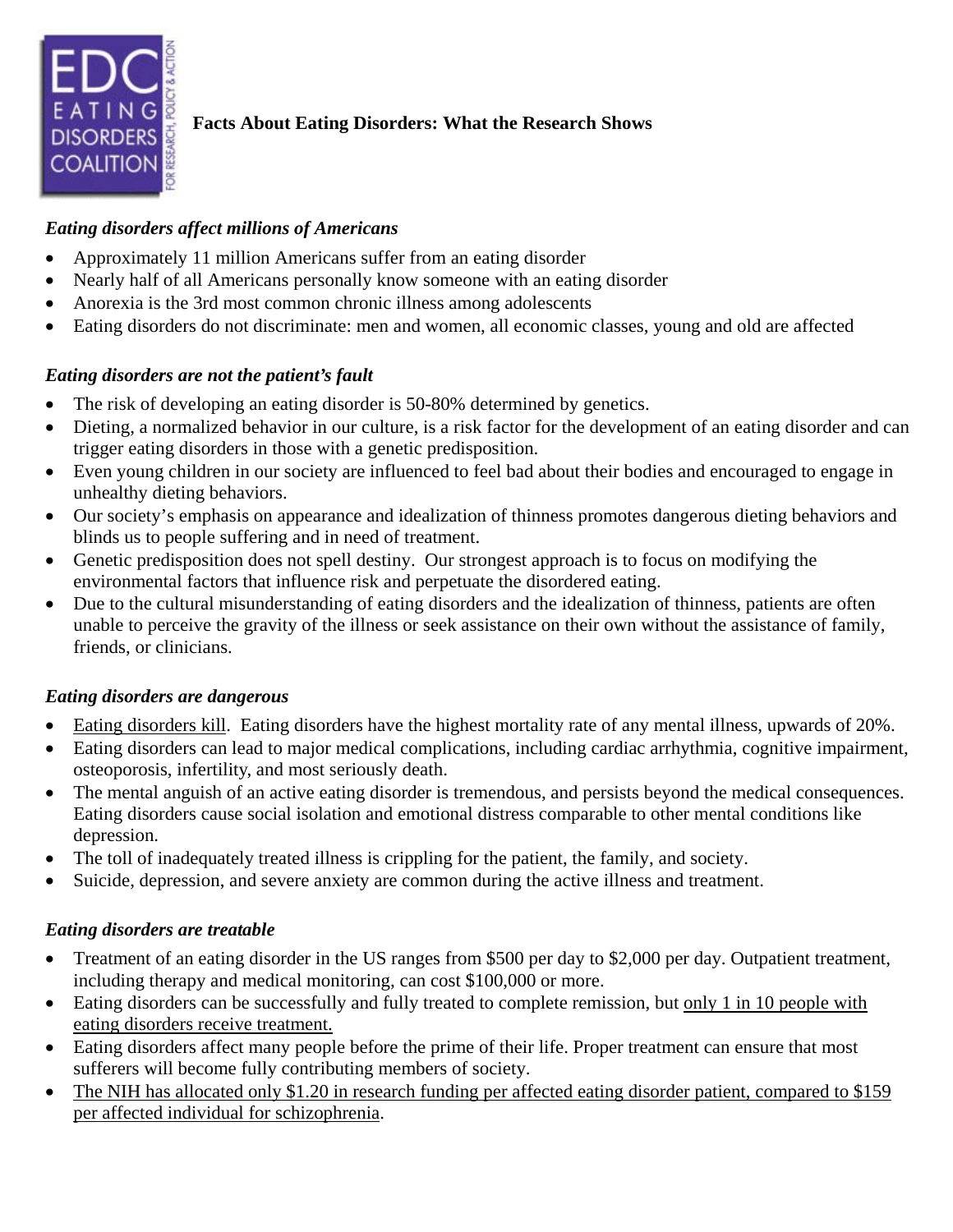- Treatment can take months to years, but early intervention with evidence-based care is improving the prognosis for a new generation of patients.
- Expert, skilled clinical support is essential to diagnose, treat, and support eating disorder recovery, but eating disorder specialists are not available in many communities and lack coordinated protocols.

Millions of Americans suffer from eating disorders, known as anorexia nervosa, bulimia nervosa, binge eating disorder, and eating disorders not otherwise specified (EDNOS). An estimated 90% + are adolescent and young women, though men and adults suffer from eating disorders as well. Eating disorders have serious mental and physical health consequences including death. In fact anorexia has the highest mortality rate of any mental illness -- up to 20%.

#### **National Household Survey: Results are Unvieled Eating Disorders Often Untreated, Often Impair Lives**

WASHINGTON January 29, 2007 - The first nationally representative study of eating disorders in the United States appears in the February 2007 edition of Biological Psychiatry. The National Comorbidity Survey Replication (NCS-R) is a nationally representative survey of the U.S. population that was administered face-toface to a sample of 9,282 English-speaking adults ages 18 and older between February 2001 and December 2003. Among the results:

- $\triangleright$  Lifetime prevalence of individual eating disorders is 0.6-4.5%.
- $\triangleright$  Lifetime prevalence of anorexia nervosa is .9% in women, .3% in men.
- $\triangleright$  Lifetime prevalence of bulimia nervosa is 1.5% in women, .5% in men.
- $\triangleright$  Lifetime prevalence of binge eating disorder is 3.5% in women, 2.0% in men.
- $\triangleright$  Eating disorders frequently impair the sufferer's home, work, personal, and social life.
- $\triangleright$  Binge eating is more common than anorexia or bulimia and is commonly associated with severe obesity.
- $\triangleright$  Eating disorders display substantial comorbidity with other mental health disorders.
- $\triangleright$  While eating disorders often coexist with other mental health disorders, eating disorders often go undiagnosed and untreated. A low number of sufferers obtain treatment for the eating disorder.
- $\triangleright$  Researchers found a surprisingly high rate of anorexia and bulimia among men, representing approximately one fourth of the cases of each disorder.

The EDC points out that survey included people 18 and older, which would exclude children and teens struggling with the disorder. Also, the survey authors note that they may have missed sufferers with severe anorexia, regardless of age. The EDC notes that the actual percentages of people with eating disorders may be higher than the study's findings.

James I. Hudson, Eva Hiripi, Jr., Harrison G. Pope, & Ronald C. Kessler. (2007). "The Prevalence and Correlates of Eating Disorders in the National Comorbidity Survey Replication," Biological Psychiatry, 348-358.

## **Other Facts about Eating Disorders**

- Doubled since 1960s
- Increasing in younger age groups, as young as 7 years
- Occurring increasingly in diverse ethnic and sociocultural groups
- 40-60% of high school girls diet
- 13% of high school girls purge
- 30-40% of junior high girls worry about weight